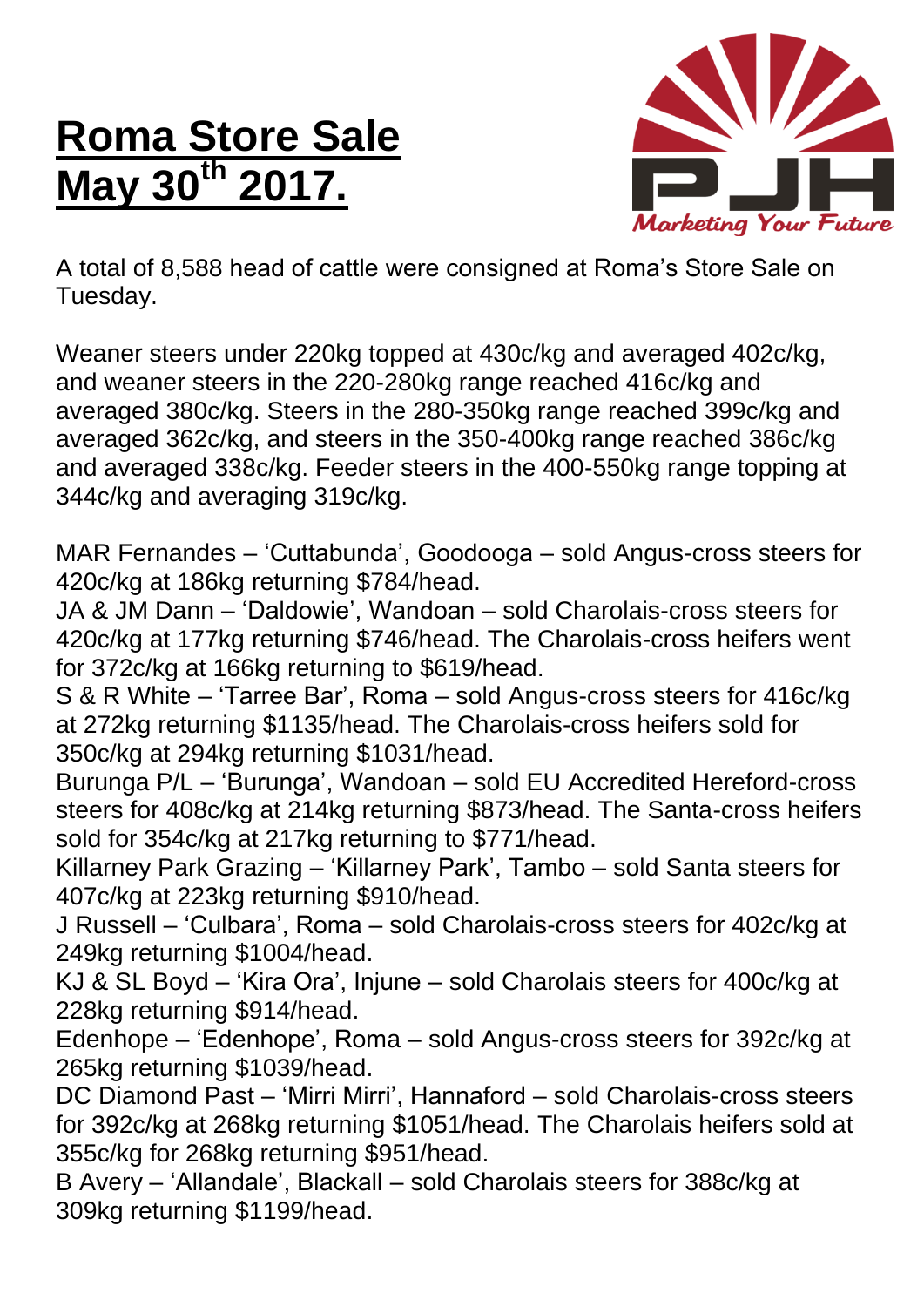G & G Burey – 'Springhill', Amby – sold Charolais-cross steers for 382c/kg at 277kg returning \$1060/head.

Bass Cattle Co – 'Muldoon', Mungallala – sold Santa steers for 378c/kg at 367kg returning \$1388/head.

Maller Pastoral Co – 'Waverley', Wallumbilla – sold EU Accredited Santacross steers for 376c/kg at 346kg returning \$1301/head. The Charolaiscross heifers went for 355c/kg at 324kg returning \$1152/head.

ME Brown – 'Benalla', Roma – sold Limousin-cross steers for 356c/kg at 342kg returning \$1221/head. The Limousin-cross heifers went for 330c/kg at 342kg returning \$1130/head.

B Roberts Partnership – 'Ridgelands', Injune – sold Charolais-cross steers for 332c/kg at 430kg returning \$1428/head.

Perrett Cattle Co - 'Sunnymead', Roma – sold Cross-breed steers for 330c/kg at 428kg returning \$1414/head.

Heifers under 220kg topped at 372c/kg and averaged 353c/kg, while heifers in the 220 – 280kg range topped at 358c/kg and averaged 327c/kg. Heifers in the 280-350kg range topped at 364c/kg, averaging 310c/kg. Heifers in the 350-450kg range topped at 334c/kg and averaged 291c/kg.

BM & ND Bauer – 'Arlington', Augathella – sold Charolais-cross heifers for 350c/kg at 214kg returning \$751/head. PJ & ME Brennan – 'For Far', Mitchell – sold Brahman-cross heifers for 350c/kg at 215kg returning \$755/head.MT Cornish Grazing – 'Norbert Park', Barcaldine – sold Santa heifers for 342c/kg at 253kg returning \$865/head.

*PJH sell 1 st position next week.*